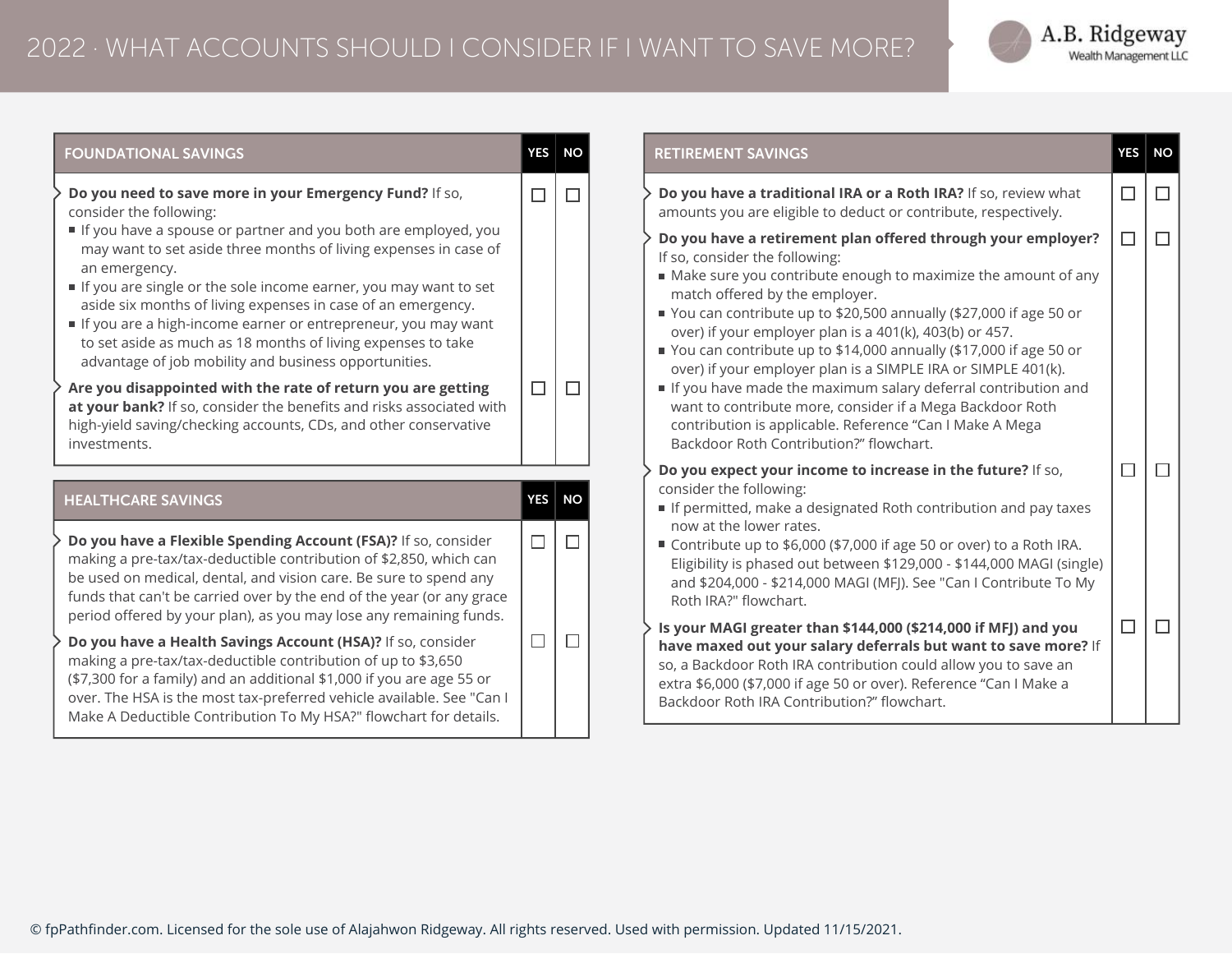

| <b>EMPLOYER-PROVIDED BENEFITS &amp; BUSINESS OWNER SAVINGS</b>                                                                                                                                                                                                                                                                                                                                                                                                                                                                                                                      | <b>YES</b> | <b>NO</b> |
|-------------------------------------------------------------------------------------------------------------------------------------------------------------------------------------------------------------------------------------------------------------------------------------------------------------------------------------------------------------------------------------------------------------------------------------------------------------------------------------------------------------------------------------------------------------------------------------|------------|-----------|
| Does your employer offer any employee equity compensation<br>plans? If so, consider participating and review your selling strategy                                                                                                                                                                                                                                                                                                                                                                                                                                                  | $\Box$     | $\Box$    |
| in advance.<br>Are you a business owner? If so, consider the following:<br>■ You can contribute up to \$61,000 (\$67,500 if age 50 or over) in a<br>401(k), including your employer and employee contributions. See<br>"Should I Set Up A Traditional 401(k) For My Business?" flowchart.<br>You can save more than the above amounts by opening and<br>contributing to a pension plan. Contribution amounts will vary<br>depending on several factors, such as the ages of the employees.                                                                                          | $\Box$     | П         |
| Are you a business owner and do you have minor children?<br>If so, consider the following:<br>Offering your children paid positions within the business can<br>allow them to save in their name (and to be taxed at their income<br>bracket). A Roth IRA may be an appealing account to fund.<br>Single member LLCs, sole proprietorships, and partnerships<br>where the only owners are the parents don't have to pay FICA<br>taxes on the earnings of a minor child.                                                                                                              | $\Box$     | П         |
| <b>ACCOUNTS TO HELP FUTURE GENERATIONS</b>                                                                                                                                                                                                                                                                                                                                                                                                                                                                                                                                          | <b>YES</b> | <b>NO</b> |
| Are you or your dependents planning to attend college? If so,<br>consider using a 529 plan to save for college:<br>■ You can use your annual exclusion amount to contribute up to<br>\$16,000 per year to a beneficiary's 529 account, gift tax-free.<br>Alternatively, you can make a lump sum contribution of up to<br>\$80,000 to a beneficiary's 529 account, and elect to treat it as if it<br>were made evenly over a 5-year period, gift tax-free.<br>You may be eligible for a state income tax deduction or credit if<br>you contribute to a plan sponsored by your state. | $\Box$     | П         |
| Are you interested in funding future generations? If so, consider<br>the following:<br>UTMA/UGMA accounts could be used to save on behalf of minor<br>children (or grandchildren). Be mindful of Kiddie Tax rules.<br>(continue on next column)                                                                                                                                                                                                                                                                                                                                     | $\Box$     | П         |

## **ACCOUNTS TO HELP FUTURE GENERATIONS (CONTINUED) YES NO**



Dynasty trusts could be used to provide funds for many future generations. Each state has specific rules regarding the vesting of interests and maximum duration of trusts.

## **TAX-DEFERRED INSURANCE OPTIONS YES NO Do you have (or would you consider) an annuity?** If so, consider  $\Box$  $\Box$ the following: If you have maxed out your savings in tax-deferred accounts, this option may be attractive as it provides tax deferral on the gains. Depending on the contract, some annuities offer very few guarantees, resulting in low-cost options. **Do you need to increase your life insurance coverage?** If so,  $\Box$  $\Box$

consider the benefits of buying a cash value life insurance policy, which can provide both life insurance and tax deferral on the gains.

|                                                                                                                                | <b>OTHER ACCOUNTS</b>                                                                                                                                                                                                                                                                                                                                                                                                                                                                                          | YES | NΟ |
|--------------------------------------------------------------------------------------------------------------------------------|----------------------------------------------------------------------------------------------------------------------------------------------------------------------------------------------------------------------------------------------------------------------------------------------------------------------------------------------------------------------------------------------------------------------------------------------------------------------------------------------------------------|-----|----|
|                                                                                                                                | Are you looking to invest in the markets and are you not<br>overly concerned about saving (or able to save) in tax-deferred<br>accounts? If so, consider a taxable brokerage account:<br>Long-term gains are taxed at preferential rates upon the sale (no<br>tax at distribution from the account). Qualified dividends are also<br>taxed at preferential rates.<br>Some investments (tax-managed funds, zero-dividend stock<br>funds, municipal bond funds, ETFs) can further mitigate any tax<br>liability. |     |    |
|                                                                                                                                | Are you charitably inclined? If so, consider utilizing a Donor<br>Advised Fund.                                                                                                                                                                                                                                                                                                                                                                                                                                |     |    |
| Do you have any debts (especially credit card debt)? If so,<br>consider paying down high-interest debt instead of saving more. |                                                                                                                                                                                                                                                                                                                                                                                                                                                                                                                |     |    |

© fpPathfinder.com. Licensed for the sole use of Alajahwon Ridgeway. All rights reserved. Used with permission. Updated 11/15/2021.